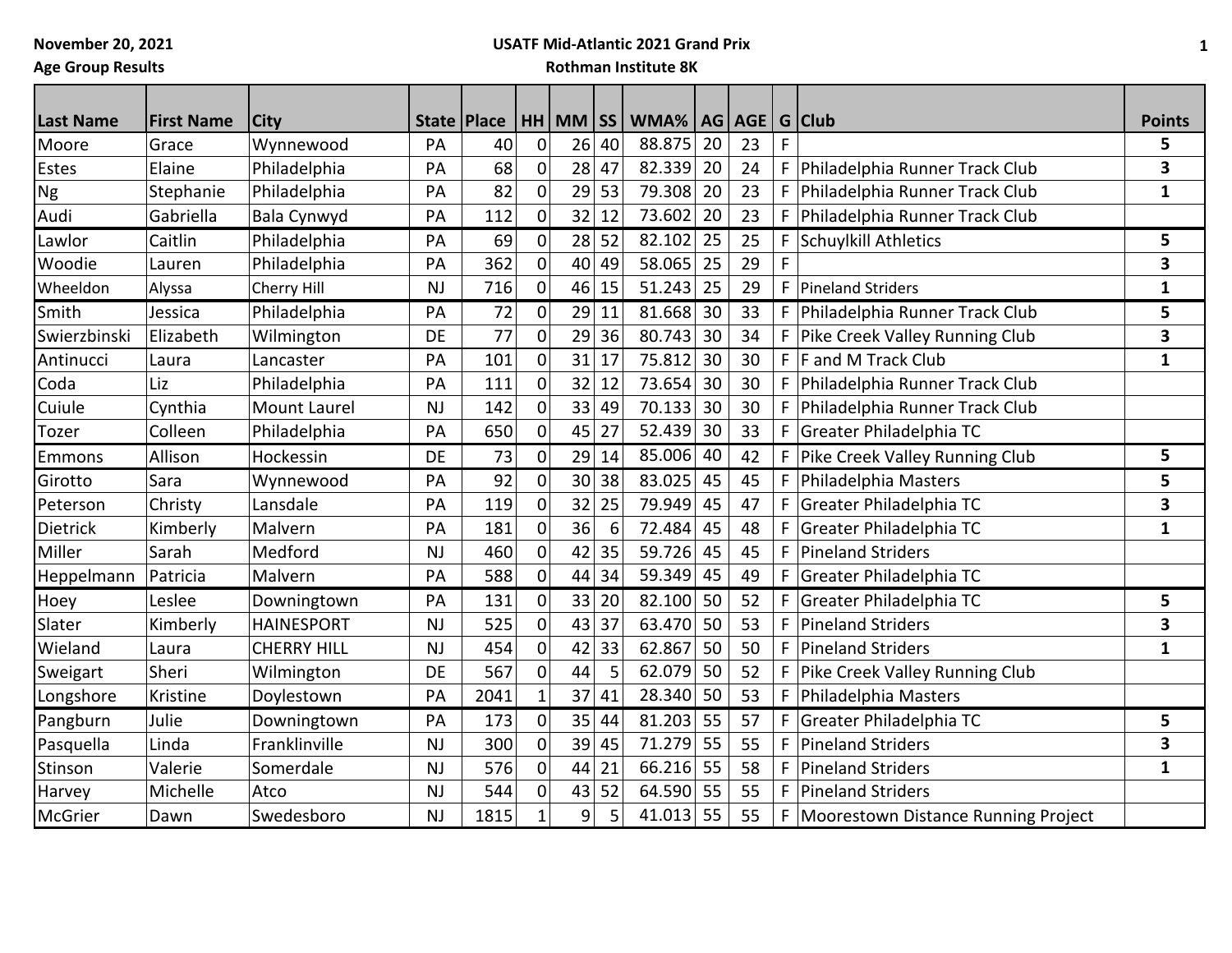#### **USATF Mid-Atlantic 2021 Grand Prix**

**Age Group Results**

| Siegel  | Lauren         | Elkins Park | PA | 324  | 0. | 401 | 12 | 75.829  | 60 | -61 | Philadelphia Masters      |  |
|---------|----------------|-------------|----|------|----|-----|----|---------|----|-----|---------------------------|--|
| Gurka   | Mary Ann       | Berlin      | N. | 493  | 0  | 431 | 12 | 77.401  | 65 | 68  | <b>Pineland Striders</b>  |  |
| Brynko  | <b>Barbara</b> | Marlton     | N, | 1020 | 0  | 50  | 47 | 64.9821 | 65 | 67  | <b>Pineland Striders</b>  |  |
| McManus | 'Diane         | Upper Darby | PA | 2042 |    | 771 | 45 | 35.720  | 70 | 74  | F Greater Philadelphia TC |  |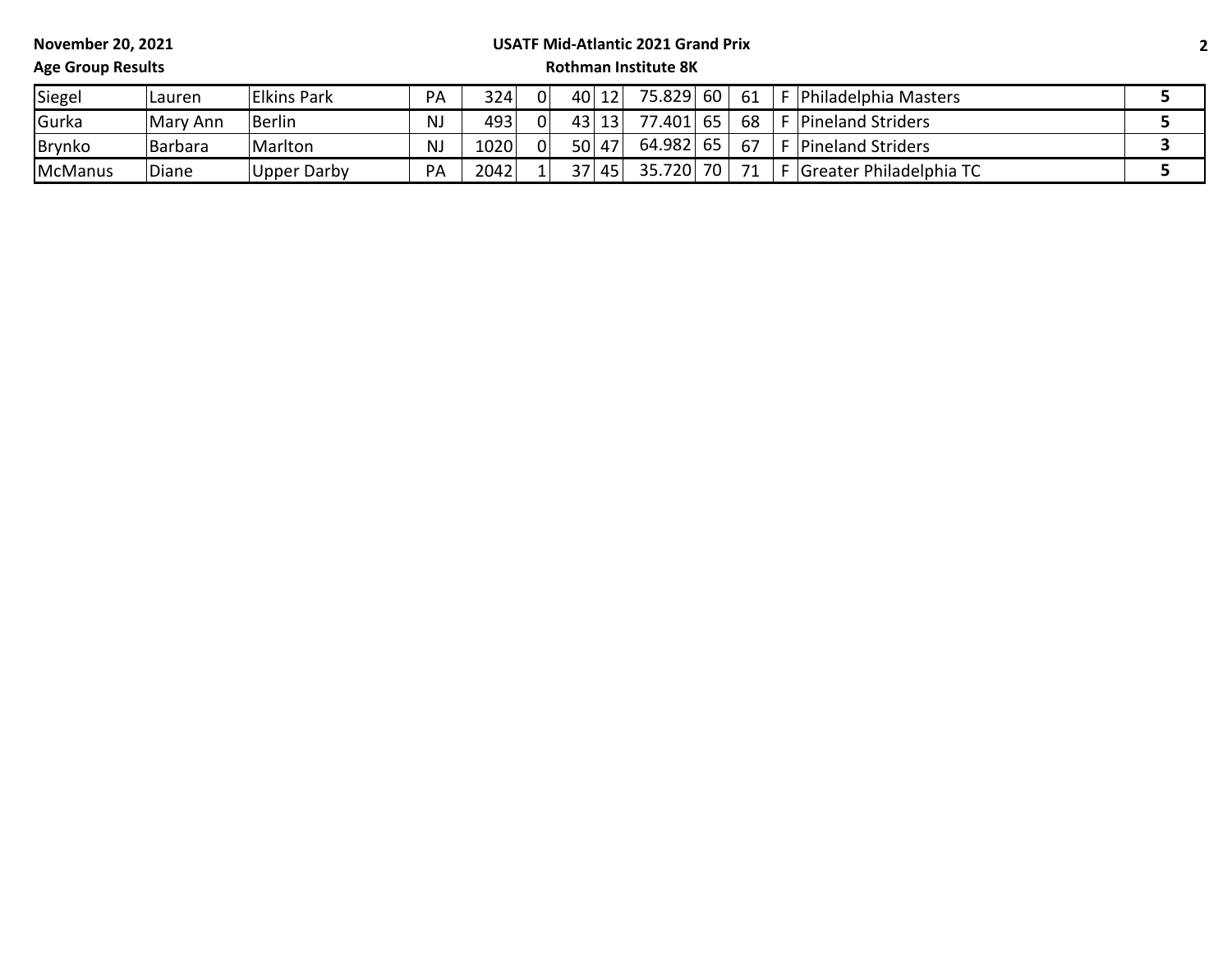# **Age Group Results**

# **USATF Mid-Atlantic 2021 Grand Prix**

| <b>Last Name</b> | <b>First Name</b> | <b>City</b>              |           | State   Place |                | HH MM SS        |       | WMA%   AG   AGE   G   Club |    |    |   |                                  | <b>Points</b> |
|------------------|-------------------|--------------------------|-----------|---------------|----------------|-----------------|-------|----------------------------|----|----|---|----------------------------------|---------------|
| Michon           | Zachary           | Manayunk                 | PA        | 2             | $\mathbf 0$    | 23              | 38    | 88.646                     | 20 | 23 |   | M Philadelphia Runner Track Club | 5             |
| <b>Myers</b>     | Christopher       | Lancaster                | PA        | 13            | 0              | 24              | 49    | 84.419                     | 20 | 23 |   | M F and M Track Club             | 3             |
| Walkush          | Declan            | Philadelphia             | PA        | 15            | $\mathbf 0$    | 24              | 57    | 83.968                     | 20 | 22 |   | M Philadelphia Runner Track Club | $\mathbf{1}$  |
| Morgan           | Gregory           | Philadelphia             | PA        | 17            | $\mathbf 0$    | 25              | 18    | 82.806                     | 20 | 24 |   | M Philadelphia Runner Track Club |               |
| Konhaus          | Merrick           | Philadelphia             | PA        | 27            | $\mathbf 0$    | 25              | 50    | 81.097                     | 20 | 22 |   | M Philadelphia Runner Track Club |               |
| <b>McCurry</b>   | Pat               | Philadelphia             | PA        | 14            | 0              |                 | 24 50 | 84.362                     | 25 | 27 |   | M Philadelphia Runner Track Club | 5             |
| Lizins           | Kristaps          | Philadelphia             | PA        | 21            | $\mathbf 0$    | 25              | 30    | 82.157                     | 25 | 25 |   | M Philadelphia Runner Track Club | 3             |
| Amengual         | Cody              | Philadelphia             | PA        | 24            | $\mathbf 0$    | 25              | 43    | 81.465                     | 25 | 29 |   | M Philadelphia Runner Track Club | $\mathbf{1}$  |
| Dorsey           | David             | Philadelphia             | PA        | 41            | 0              | 26              | 40    | 78.563                     | 25 | 26 |   | M Philadelphia Runner Track Club |               |
| Judge            | Richard           | Phoenixville             | PA        | 98            | $\mathbf 0$    | 31              | 5     | 67.399                     | 25 | 27 | M |                                  |               |
| Mateer           | Christopher       | Philadelphia             | PA        | 18            | $\mathbf 0$    | 25              | 22    | 82.654                     | 30 | 31 |   | M Philadelphia Runner Track Club | 5             |
| Matuszak         | Paul              | Huntingdon Valley        | PA        | 7             | $\mathbf 0$    | 24              | 15    | 87.354                     | 35 | 35 |   | M Philadelphia Runner Track Club | 5             |
| Kampf            | Seth              | Collegeville             | PA        | 28            | $\mathbf 0$    | 25              | 53    | 82.164                     | 35 | 36 |   | M Downingtown Running Club       | 3             |
| Gourley          | <b>Steve</b>      | Doylestown               | PA        | 29            | $\overline{0}$ | 25              | 54    | 86.358                     | 40 | 43 |   | M Philadelphia Runner Track Club | 5             |
| Naimoli          | Christopher       | Philadelphia             | PA        | 35            | $\mathbf 0$    | 26              | 14    | 84.562                     | 40 | 42 |   | M Greater Philadelphia TC        | 3             |
| DiGennaro        | Mike              | Wilmington               | DE        | 37            | $\mathbf 0$    | 26              | 34    | 84.191                     | 40 | 43 |   | M Pike Creek Valley Running Club | $\mathbf{1}$  |
| Goldthorp        | John              | Philadelphia             | PA        | 61            | $\overline{0}$ | 28              | 31    | 78.434                     | 40 | 43 |   | M Greater Philadelphia TC        |               |
| Welsh            | David             | <b>Haddon Twp</b>        | <b>NJ</b> | 67            | $\mathbf 0$    | 28              | 44    | 78.422                     | 40 | 44 |   | M Greater Philadelphia TC        |               |
| Booth            | Matt              | Lansdowne                | PA        | 353           | $\mathbf 0$    | 40              | 40    | 57.705                     | 45 | 49 |   | M TNT International Racing Club  | 5             |
| Harte            | Tim               | Coatesville              | PA        | 52            | $\mathbf 0$    | 27              | 33    | 88.082                     | 50 | 53 |   | M Greater Philadelphia TC        | 5             |
| Zappile          | Carmen            | Philadelphia             | PA        | 89            | $\mathbf 0$    | 30 <sup>°</sup> | 33    | 80.087                     | 50 | 54 |   | M Greater Philadelphia TC        | 3             |
| Cutrona          | Matthew           | Wilmington               | <b>DE</b> | 86            | $\mathbf 0$    | 30 <sup>°</sup> | 12    | 78.974                     | 50 | 51 |   | M Pike Creek Valley Running Club | $\mathbf{1}$  |
| Montini          | Paul              | <b>Huntingdon Valley</b> | PA        | 105           | $\mathbf 0$    | 31              | 34    | 76.874                     | 50 | 53 |   | M Greater Philadelphia TC        |               |
| <b>Barbee</b>    | Kenneth           | Philadelphia             | PA        | 59            | $\mathbf 0$    | 28              | 10    | 89.172                     | 55 | 57 |   | M Greater Philadelphia TC        | 5             |
| Mazo             | Daniel            | Bala Cynwyd              | PA        | 104           | $\mathbf 0$    | 31              | 32    | 80.338                     | 55 | 58 |   | M Greater Philadelphia TC        | 3             |
| Hranilovich      | Stephen           | Phoenixville             | PA        | 118           | $\mathbf 0$    | 32              | 24    | 78.189                     | 55 | 58 |   | M   Philadelphia Masters         | $\mathbf{1}$  |
| Sery             | Jim               | Clarksboro               | NJ        | 80            | $\mathbf 0$    | 29              | 48    | 86.577                     | 60 | 60 |   | M South Jersey Athletic Club     | 5             |
| Cauller          | Gregory           | York                     | PA        | 115           | $\pmb{0}$      | 32              | 17    | 81.363                     | 60 | 62 |   | M Pike Creek Valley Running Club | 3             |
| Kirchner         | Jeffrey           | Lancaster                | PA        | 208           | $\mathbf 0$    | 37              | 10    | 70.673                     | 60 | 62 |   | $M$ F and M Track Club           | $\mathbf{1}$  |
| Sweigart         | <b>Dirk</b>       | Wilmington               | DE        | 252           | $\overline{0}$ | 38              | 31    | 67.590                     | 60 | 61 |   | M Pike Creek Valley Running Club |               |